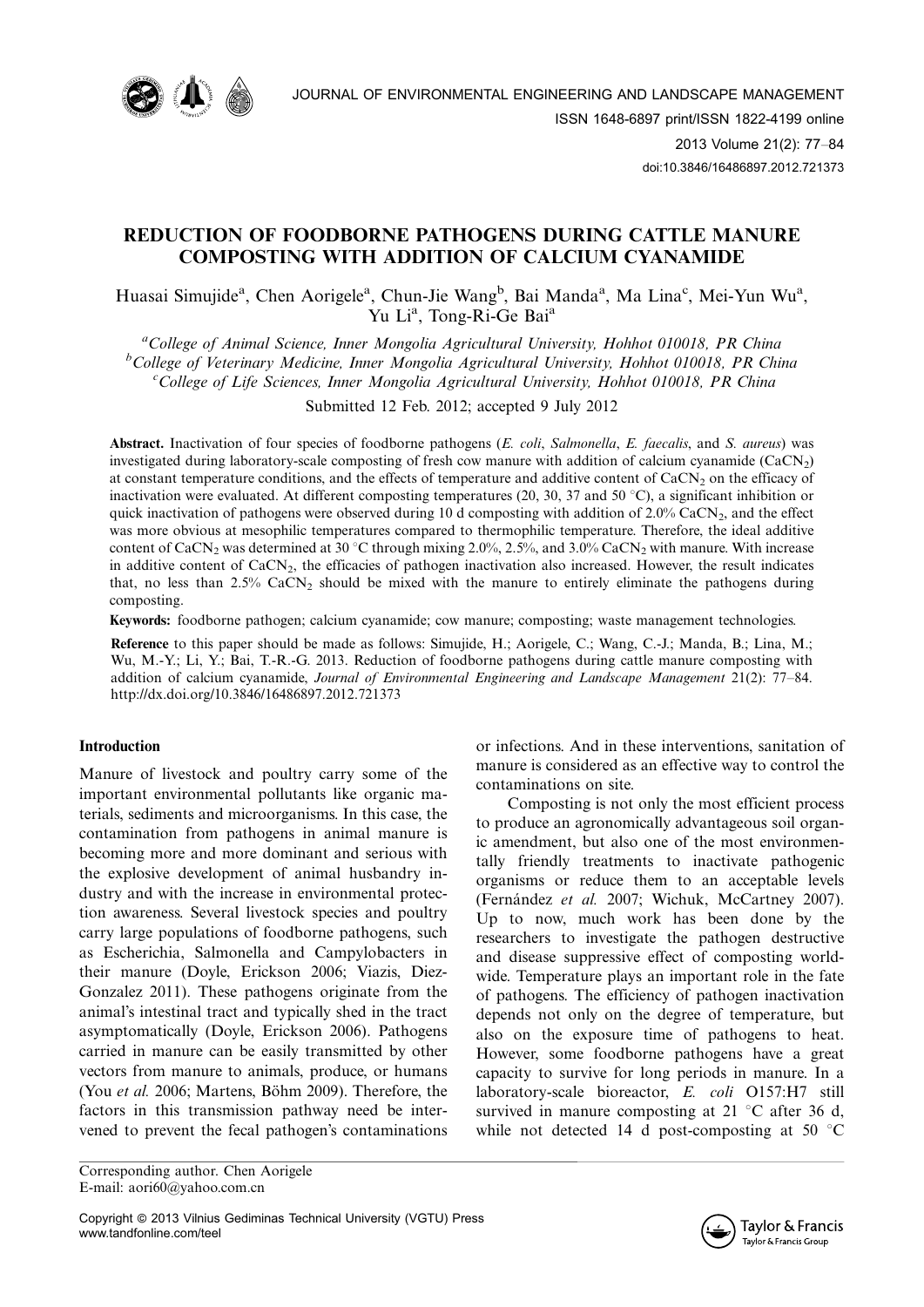(Jiang et al. 2003). Salmonella serovar Newport even surprisingly persisted for a long time, 184 d in dairy cow manure at ambient temperature  $(24.5 \pm 1.4 \degree C)$ in laboratory (You et al. 2006). And Salmonella typhimurium was culturable for up to 28 d and 42 d in swine manure in thermophilic composting at 55  $\mathrm{^{\circ}C}$ and aerated liquid storage, respectively (Grewal et al. 2007). These results demonstrated that even under thermal conditions, some strains of pathogens could exist for a long time in manure. Such great persistence increases the chances of an outbreak occurring and further increases the environmental load. Therefore, it is necessary to produce more reliable and realistic methods feasible in both sanitation and recycling of manure.

Calcium cyanamide  $(CaCN<sub>2</sub>)$  is not only a good fertilizer. It has also shown good performance in the suppression of soilborne pathogens.  $CaCN<sub>2</sub>$  effectively suppressed Fusarium solani f.sp. cucurbitae in greenhouse cucumber (Bourbos *et al.* 1997), and was also fungicidal to Fusarium oxysporum f. sp. Cucumberinum (Shi et al. 2009). However, very little is known about its effect on zoonotic microorganisms. Our research thus studied the impact of  $CaCN<sub>2</sub>$  on foodborne pathogens from dairy cow manure origins during composting, attempting to remedy the defect about pathogen inactivation in manure treatment.

## 1. Materials and methods

#### 1.1. Raw composting materials

Fresh manure containing 87.3% moisture content, 37.3% carbon and 1.6% nitrogen was obtained from healthy dairy cows at a local dairy farm. The manure was sent to laboratory immediately after collection in portable ice boxes and processed for experiment on the same day.  $CaCN<sub>2</sub>$  was an imported product of Guangzhou WeiBo Chemical Co., Ltd., China, containing  $21.3\%$  N and  $58\%$  CaO, and granule size was  $0.2-2$  mm diameters.

## 1.2. Composting temperature

In the experimental group,  $CaCN<sub>2</sub>$  was thoroughly mixed with 1200 g fresh manure at an additive content of 2.0% (weight percentage), and then four equal portions of mixtures (each 200 g) were respectively transferred into a 400 ml glass bottle and composted at different constant temperatures for 10 d in thermostatic incubators (JC-SPJ-480, Jinan Jingcheng Experimental Instrument Co., Ltd., China). The control group was with no  $CaCN<sub>2</sub>$  mixed and ran the same procedures as the experimental group. In details, the experimental design used was a 2-factor factorial design of four temperatures  $(T) \times$  two additive contents (D) (Liang et al. 2003). The four temperature settings were 20, 30, 37 and 50  $\degree$ C, and the two additive contents were 0% and 2.0%. Every treatment was at one temperature setting with two additive contents settings.

## 1.3. Additive content of  $CaCN<sub>2</sub>$

In the experimental group,  $CaCN<sub>2</sub>$  was thoroughly mixed with 200 g fresh manure at the additive contents of 2.0%, 2.5%, and 3.0% in 400 ml glass bottles, respectively. And the mixtures were composted for 5 d at a constant temperature of 30  $\degree$ C, which was selected as a representative composting temperature for  $CaCN<sub>2</sub>$ inhibition against pathogens. The control group was with no  $CaCN<sub>2</sub>$  mixed and ran the same procedures as the experimental group.

## 1.4. Sampling and pathogen enumeration

For sampling, 1.0 g of composting sample in duplicate was collected from each treatment at 0, 1, 3, 5, 7 and 10 d in the determination of a suitable composting temperature and at 0, 1, 2, 3 and 5 d in the determination of a suitable additive content. Then, the samples were analyzed for the changes of pathogen population during composting. The tested pathogens were E. coli, Salmonella, Enterococcus faecalis (E. faecalis), and Staphylococcus aureus (S. aureus).

For pathogen enumeration, serial dilutions (1:10) of composting samples with sterile physiological saline were performed and homogenized for 10min in a rotatory stirrer. 0.1 ml aliquots of each dilution were spread onto the appropriate agar plates in triplicate. All agar plates were incubated at  $37^{\circ}$ C for 24 h, and colonies were counted. Thirty to three hundred colonies per plate were considered to be optimal countable numbers. E. coli was investigated from eosin-methylene blue agar (EMB) plates and confirmed by Indole Test. XLD (xylose-lysine-deoxycholate) agar was used for detection of Salmonella, while KF streptococci agar and Baird-Parker agar were for E. faecalis and S. aureus, respectively. When the concentration of pathogen dropped below the quantitative detection limit (100 CFU/g) of direct plating method, selective enrichment was used to assay for the presence of pathogens. The used enrichment broths were Luria-Bertani (LB) broth for E. coli, Rappaport-Vassiliadis (RV) enrichment broth and Selenite cystine (SC) enrichment broth for salmonella, Azide glucose (AD) broth for *E. faecalis*, and Soy bean casein digest broth with lecithin and polysorbate medium (SCDLP) and Manitol salt (MS) broth for S. aureus. After incubation for 24 h at 37  $\degree$ C, the enrichment cultures were inoculated onto the surface of the selective agar plates as mentioned above and streaked for isolated colonies.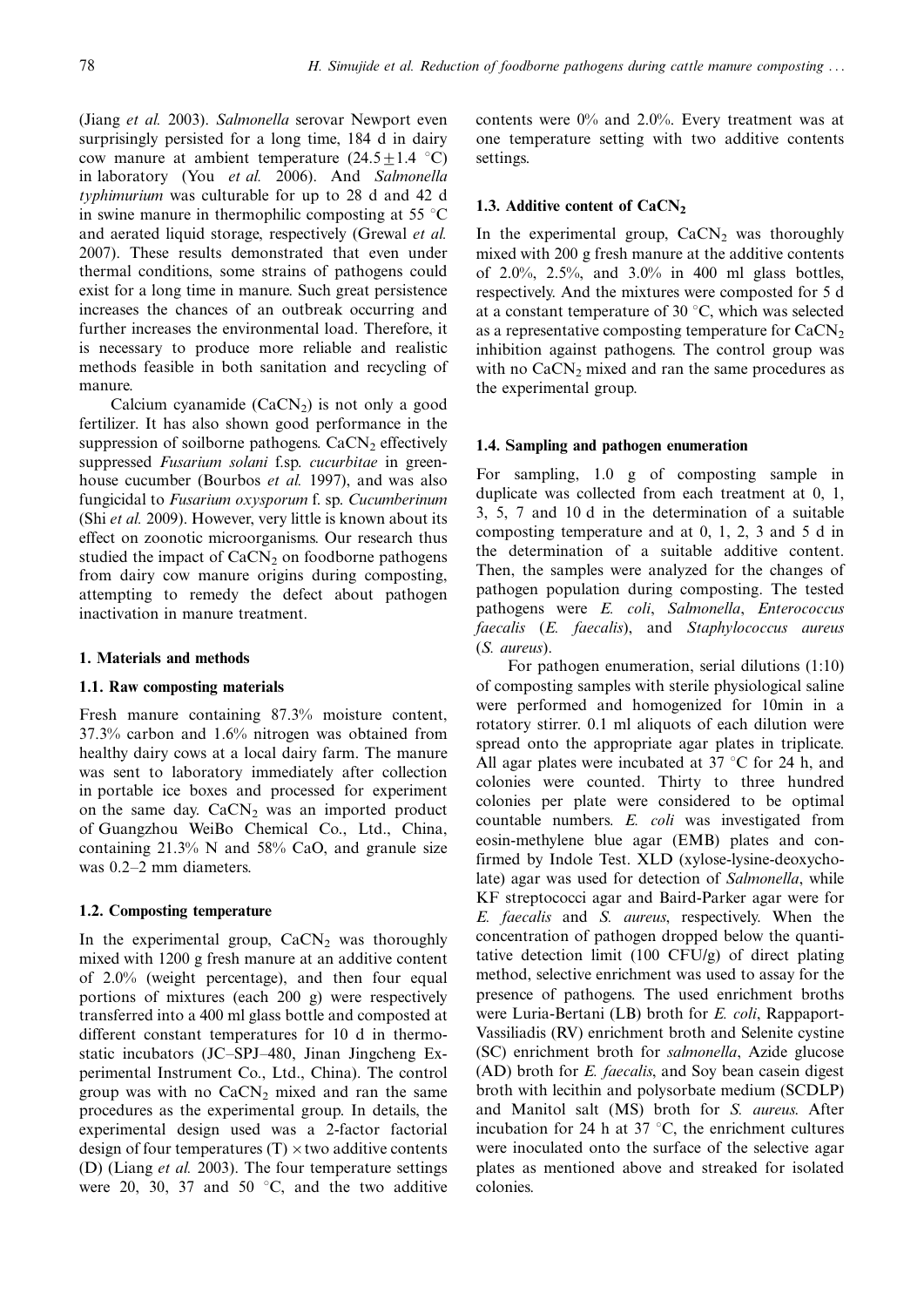## 1.5. Statistical analysis

Data were analyzed using ANOVA for variances and Duncan's procedure from SAS (version 9.0) for multiple comparisons.

## 2. Results

## 2.1. Influence of composting temperature on  $CaCN<sub>2</sub>$ inhibition against foodborne pathogen

The populations of four pathogens in initial manure and the changes during composting at different temperatures are shown in Tables 1 and 2.

In the experimental group (Table 1),  $E.$   $\text{coli}$  was never detected from 5, 7 and 7 d at 20, 30 and 37  $\degree$ C, respectively. But, Salmonella, E. faecalis, and S. aureus were still detected until the end of experiment. At these three temperatures, the populations of three microorganisms respectively decreased 59.28, 62.30 and 41.58% for salmonella, 28.71, 44.12 and 57.80% for E. faecalis, and 30.72, 55.88, and 39.18% for S. aureus at the end of composting compared with the initial values. At 50  $\degree$ C, no growth of *E. coli* and salmonella was observed from 1 d, while that of E. faecalis was from 3 d. However, S. aureus was thoroughly undetectable by enrichment culture just at 10 d when it did not decrease the detection limit of direct plating until 7 d.

In the control group (Table 2), the survival of all four pathogens was observed at the end of experiment at 20, 30 and 37  $\degree$ C. At these three temperatures, the populations of E. coli respectively decreased 6.58, 9.30 and 4.01% at the end of composting compared with the initial values. For *salmonella*, the corresponding decreases were 33.48, 30.17 and 27.30%, while that were 37.17, 39.17 and 50.00% for E. faecalis, and 24.43, 17.81 and 16.56% for S. aureus. At 50 °C, E. coli, Salmonella, and E. faecalis were thoroughly undetectable from 3 d except S. aureus was still observed at the end of composting. Among them, E. coli and Salmonella were not detected from 1 d and E. faecalis was from 3 d.

Log removal for four pathogens during composting at different temperatures was calculated. At 50  $\degree$ C, E. coli and salmonella either in the experimental group or in the control group was all not observed from 1 d. So, their log removals should be in the highest levels, and to exhibit this law and calculate average log removal, pathogen concentration (log CFU/g) in the sampling days in which pathogen was not detected or under the detection limit was taken a value of zero. In the experimental group, an average log removal for E. coli was respectively 4.72, 3.62, 3.95 and 5.74 at 20, 30, 37 and 50  $\degree$ C, when correspondingly 3.29, 3.35, 3.18 and 6.95 for Salmonella, 1.52, 1.55, 1.86 and 4.39 for E. faecalis, and 0.90, 1.45, 1.27 and 2.94 for S. aureus. In the control group, the average log removal was  $-0.33$ ,  $-0.12$ , 0.24 and 6.99 for E. coli at 20, 30, 37 and 50  $\degree$ C, respectively, which was 1.56, 1.26, 1.36 and 6.96 for Salmonella, 1.48, 1.27, 1.79 and 4.89 for E. faecalis, and 0.58, 0.38, 0.17 and 0.95 for S. aureus.

Summing up, an average log removal for four pathogens was in the range of 0.90–4.72 at 20 °C, 1.45– 3.62 at 30 °C, 1.27–3.95 at 37 °C and 2.94–6.95 at 50 °C in the experimental group, while it was correspondingly  $-0.33$  to 1.56,  $-0.12$  to 1.27, 0.17 to 1.79, and 0.95 to 6.99 in the control group. As to a general average log removal for all pathogens at different temperatures, it was respectively 2.61, 2.49, 2.57 and 5.00 at 20, 30, 37 and 50  $\degree$ C in the experimental group, and was 0.82, 0.70, 0.89 and 4.95 in the control group.

## 2.2. Influence of  $CaCN<sub>2</sub>$  on foodborne pathogen during mesophilic composting

Among the mesophilic temperatures (20 $\degree$ C, 30 $\degree$ C, and 37  $\degree$ C), 30  $\degree$ C was selected to determine an ideal additive content of  $CaCN<sub>2</sub>$  in composting against the tested pathogens. The selection of the temperature was based on the results of experiment 3.1. and the consideration of initial temperature degree of composting process. As shown in Table 3, the treatments mixed with  $2.5\%$  and  $3.0\%$  CaCN<sub>2</sub> revealed good inhibitory effects on the growth of four microorganisms. And with increase inadditive content, the inhibitory efficacy was correspondingly improved. In the treatments mixed with  $3.0\%$  CaCN<sub>2</sub>, the survival of E. coli was not observed from 1 d, when that of Salmonella, E. faecalis, and S. aureus was from 2 d. In the treatments mixed with  $2.5\%$  CaCN<sub>2</sub>, E. coli was not detected from 2 d; Salmonella, E. faecalis, and S. aureus were all from 3 d. By contrast, a long persistence of four microorganisms appeared in the treatments mixed with 2.0%  $CaCN<sub>2</sub>$  and in the control group, that the survival of all microorganisms was still observed at the end of the experiment. The population of E. coli decreased below the detection limit of direct plating at 5 d in the treatments mixed with  $2.0\%$  CaCN<sub>2</sub>. But in the control group, it was always detected in large quantities during the entire time of composting, decreasing only 6.36% at the end of composting in comparison to the initial value. Salmonella, E. faecalis, and S. aureus were all detected in direct plating in the two groups. At the end of the composting, the populations of Salmonella in comparison to the initial value decreased 67.15% and 22.63% in the treatments mixed with  $2.0\%$  CaCN<sub>2</sub> and control group, respectively, while the values were 42.18% and 35.68% for E. faecalis, and 57.40% and 19.27% for S. aureus.

Log removal for four pathogens during composting with addition of different contents of  $CaCN<sub>2</sub>$  at  $30^{\circ}$ C is presented in Table 4. In the experimental group, an average log removal for E. coli was rescpectively 2.97, 5.34 and 6.45 in the treatments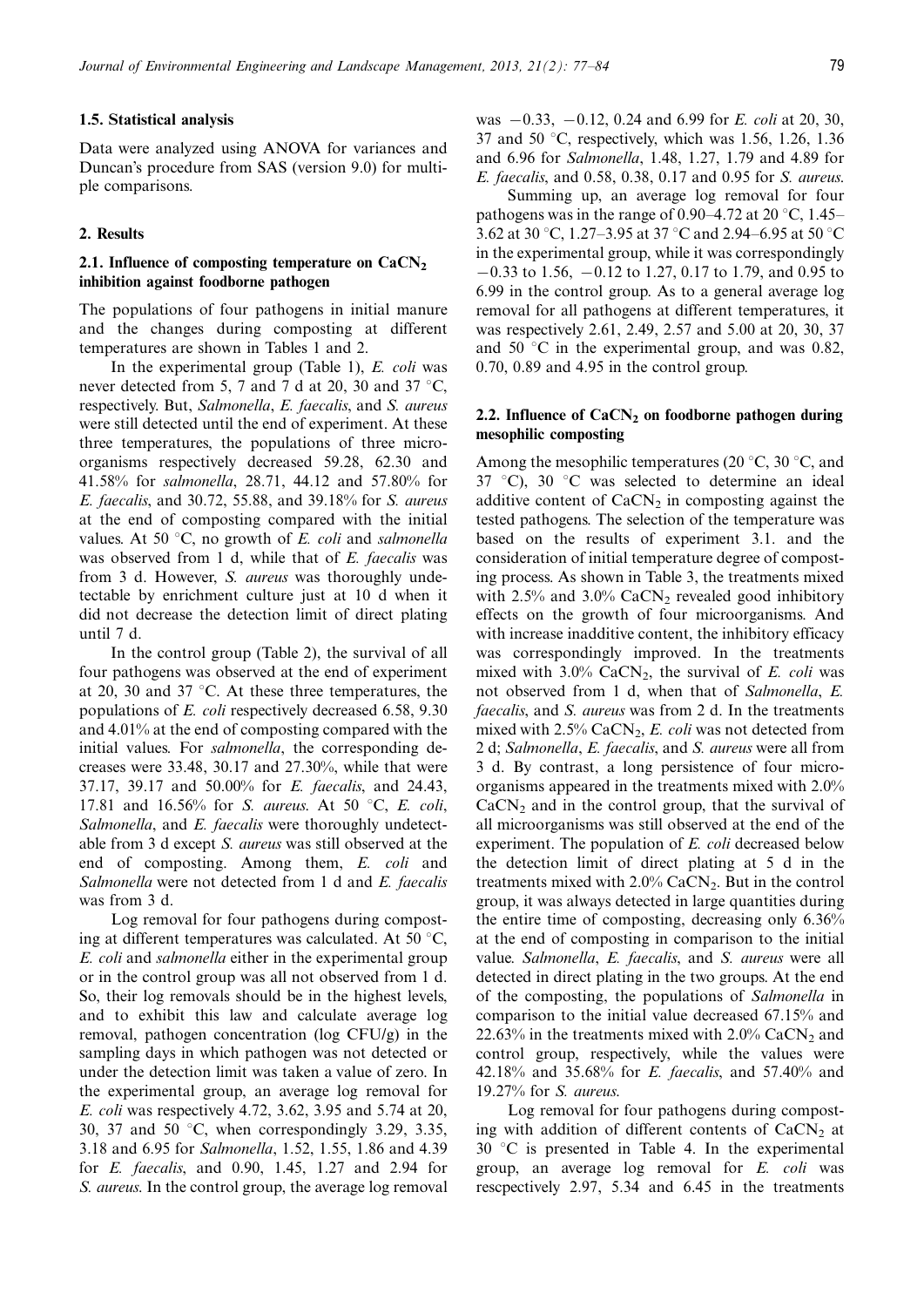|               | Composting temperature $(^{\circ}C)$ | Mean <sup>a</sup> $\pm$ SD (log CFU/g) at sampling time (d) |                    |                    |                  |                    |                    |  |
|---------------|--------------------------------------|-------------------------------------------------------------|--------------------|--------------------|------------------|--------------------|--------------------|--|
| Microorganism |                                      |                                                             |                    | 3                  |                  |                    | 10                 |  |
| E. coli       | 20                                   | 5.74 $\pm$ 0.07A <sup>b</sup> a <sup>c</sup>                | $5.08 + 0.02Cb$    | < 2.0 <sup>d</sup> | ND               | ND                 | ND                 |  |
|               | 30                                   | $5.74 + 0.07Ab$                                             | $5.91 + 0.11$ Aa   | $4.68 + 0.02c$     | ${<}2.0$         | ND                 | ND                 |  |
|               | 37                                   | $5.74 + 0.07$ Aa                                            | $5.38 + 0.04Bb$    | ${<}2.0$           | $3.57 + 0.16c$   | ND                 | ND.                |  |
|               | 50                                   | $5.74 + 0.07A$                                              | ND                 | ND                 | ND               | ND                 | ND                 |  |
| Salmonella    | 20                                   | $6.95 \pm 0.18$ Aa                                          | $4.35 + 0.24$ Db   | $4.09 + 0.16Ab$    | $3.90 + 0.16Ab$  | $3.11 \pm 0.15$ Ab | $2.83 \pm 0.35$ Ab |  |
|               | 30                                   | $6.95 + 0.18$ Aa                                            | $4.62 + 0.31Bb$    | $3.96 \pm 0.18$ Bb | $3.86 + 0.12Bb$  | $2.96 + 0.20Bb$    | $2.62 + 0.16$ Bc   |  |
|               | 37                                   | $6.95 + 0.18$ Aa                                            | $5.53 + 0.17Cb$    | $2.72 + 0.15$ Db   | $2.57 + 0.14Db$  | $3.97 + 0.14$ Da   | $4.06 + 0.19Ca$    |  |
|               | 50                                   | $6.95 + 0.18A$                                              | ND                 | ND                 | ND               | ND                 | ND                 |  |
| E. faecalis   | 20                                   | $5.19 + 0.03$ Aa                                            | $4.14 + 0.33Ab$    | $3.68 + 0.05Cc$    | $3.39 + 0.06Bd$  | $3.44 + 0.04$ Acd  | $3.70 + 0.16$ Ac   |  |
|               | 30                                   | $5.19 + 0.03$ Aa                                            | $4.08 + 0.11Ab$    | $4.25 + 0.04Ab$    | $3.69 + 0.07$ Ac | $3.29 + 0.05Bd$    | $2.90 + 0.14$ Ac   |  |
|               | 37                                   | $5.19 + 0.03$ Aa                                            | $4.11 + 0.08Ab$    | $3.97 + 0.08$ Bb   | $3.68 + 0.27$ Ac | $2.70 + 0.05Cd$    | $2.19 + 0.10$ Ac   |  |
|               | 50                                   | $5.19 + 0.03$ Aa                                            | $4.01 \pm 0.03$ Ab | ND                 | ND               | ND                 | ND                 |  |
| S. aureus     | 20                                   | $4.85 + 0.01$ Aa                                            | $4.70 + 0.03Cb$    | $4.21 + 0.04$ Ac   | $3.99 + 0.07$ Ad | $3.51 + 0.02$ Ae   | $3.36 + 0.11$ Af   |  |
|               | 30                                   | $4.85 + 0.01$ Aa                                            | $4.18 + 0.07Bb$    | $3.74 + 0.02Cd$    | $3.81 + 0.03$ Bc | $3.12 + 0.04Ce$    | $2.14 + 0.00Cf$    |  |
|               | 37                                   | $4.85 + 0.01$ Aa                                            | $4.13 \pm 0.02$ Db | $3.89 + 0.05$ Bc   | $3.64 + 0.02Cd$  | $3.28 + 0.08$ Be   | $2.95 + 0.03BF$    |  |
|               | 50                                   | $4.85 + 0.01$ Aa                                            | $3.89 + 0.03$ Bb   | $3.56 + 0.02$ Dc   | $2.11 + 0.05Dd$  | ${<}2.0$           | ND                 |  |

Table 1. The survival and persistence of E. coli, Salmonella, E. faecalis, and S. aureus during cattle manure composting with addition of 2.0% CaCN<sub>2</sub> at different temperatures

ND, not detected after enrichment.<br><sup>a</sup>The mean is the average of six replicates.

<sup>a</sup>The mean is the average of six replicates.<br><sup>b</sup>For each pathogen, means with different upper case letters in a column are significantly different (P <0.05).

<sup>c</sup>Means with different lower case letters in a row are significantly different (*P* <0.05). <sup>d</sup> <2.0 log CFU/g, positive after enrichment.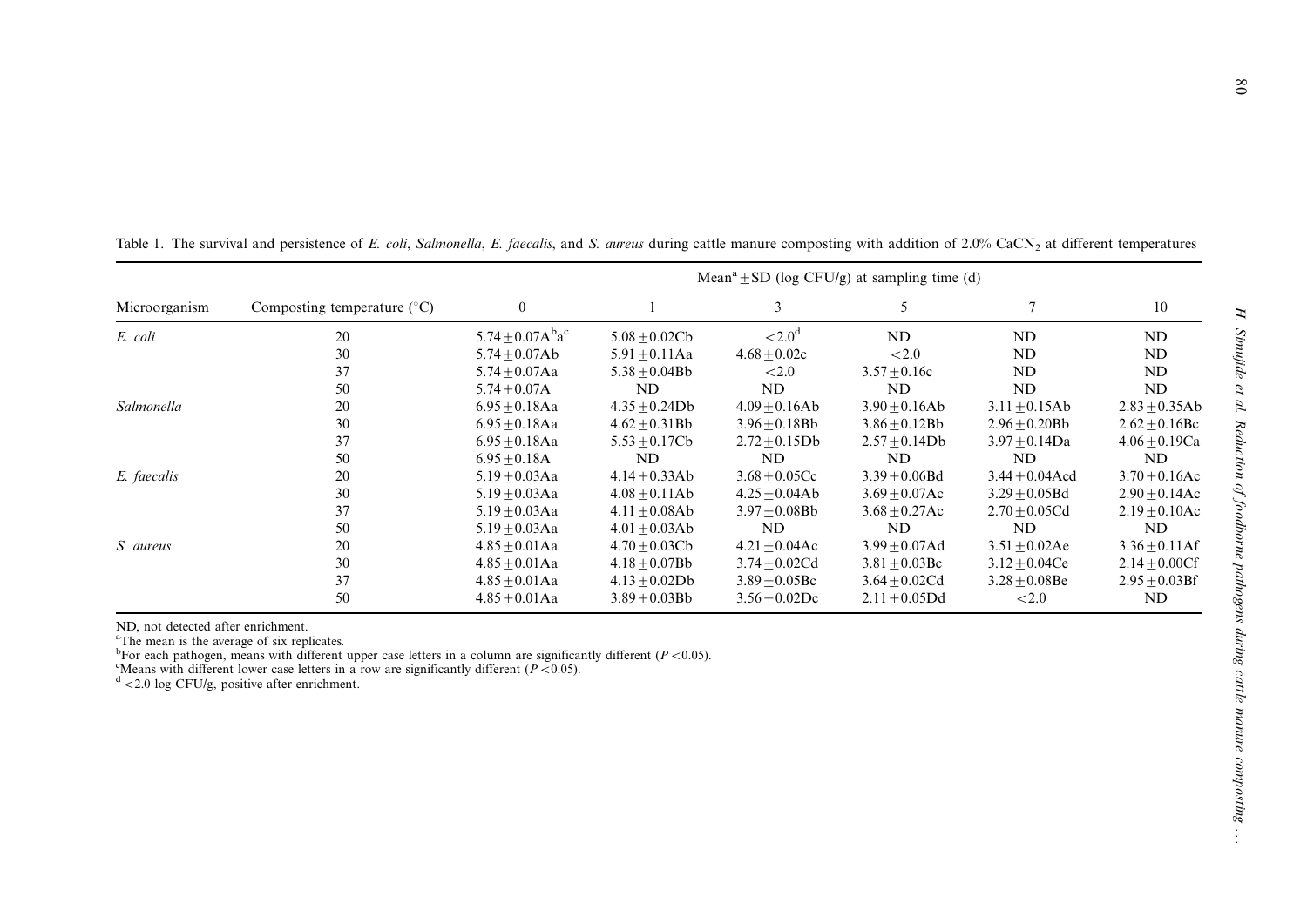|               |                                           | Mean <sup>a</sup> $\pm$ SD (log CFU/g) at sampling time (d) |                    |    |                                                                                           |    |                                                                        |  |
|---------------|-------------------------------------------|-------------------------------------------------------------|--------------------|----|-------------------------------------------------------------------------------------------|----|------------------------------------------------------------------------|--|
| Microorganism | Composting<br>temperature<br>$(^\circ C)$ | $\overline{0}$                                              |                    | 3  | 5                                                                                         | 7  | 10                                                                     |  |
| E. coli       | 20                                        | $6.99 \pm 0.04$ A $^{b}$ d <sup>c</sup>                     |                    |    | $6.66 + 0.03$ Ce $8.32 + 0.02$ Aa $7.88 + 0.08$ Ab $7.23 + 0.01$ Bc $6.53 + 0.16$ Bf      |    |                                                                        |  |
|               | 30                                        | $6.99 + 0.04$ Ae                                            |                    |    | $7.53 + 0.11$ Ba $7.11 + 0.06$ Bd $7.40 + 0.13$ Bb $7.15 + 0.09$ Cc $6.34 + 0.02$ Cf      |    |                                                                        |  |
|               | 37                                        | $6.99 + 0.04Ab$                                             |                    |    | 7.58 $\pm$ 0.16Aa 6.83 $\pm$ 0.01Cc 5.08 $\pm$ 0.17Ce 7.56 $\pm$ 0.11Aa 6.71 $\pm$ 0.01Ad |    |                                                                        |  |
|               | 50                                        | $6.99 \pm 0.04$ A                                           | ND                 | ND | ND                                                                                        | ND | ND                                                                     |  |
| Salmonella    | 20                                        | $6.96 + 0.13$ Ad                                            | $6.95 + 0.23Bd$    |    | 5.86 + 0.17Aa $4.91 + 0.12$ Ac $4.65 + 0.20$ Ab $4.63 + 0.26$ Ae                          |    |                                                                        |  |
|               | 30                                        | $6.96 + 0.13$ Aa                                            |                    |    |                                                                                           |    | 6.94 + 0.22Cb 5.93 + 0.26Cc 5.80 + 0.21Cd 4.96 + 0.35Be 4.86 + 0.31BCf |  |
|               | 37                                        | $6.96 + 0.13Ab$                                             |                    |    | 7.99 $\pm$ 0.21Aa 5.04 $\pm$ 0.21Dc 5.45 $\pm$ 0.23Dc 4.46 $\pm$ 0.09Bc                   |    | $5.06 + 0.23$ BCc                                                      |  |
|               | 50                                        | $6.96 + 0.13$ Aa                                            | ND                 | ND | ND                                                                                        | ND | ND                                                                     |  |
| E. faecalis   | 20                                        | $6.00 + 0.07$ Aa                                            |                    |    | $5.80 + 0.23$ Aa $4.89 + 0.15$ Bb $4.22 + 0.23$ Bb $3.94 + 0.04$ Bc                       |    | $3.77 + 0.06$ Ad                                                       |  |
|               | 30                                        | $6.00 + 0.07$ Aab                                           |                    |    | 6.15 $\pm$ 0.11Aa 4.96 $\pm$ 0.08Ab 4.66 $\pm$ 0.06Ac 4.23 $\pm$ 0.15Ad 3.65 $\pm$ 0.06Be |    |                                                                        |  |
|               | 37                                        | $6.00 + 0.07$ Aa                                            |                    |    | 6.03 $\pm$ 0.14Aa 4.71 $\pm$ 0.08Bb 3.74 $\pm$ 0.15Cc 3.58 $\pm$ 0.06Bc 3.00 $\pm$ 0.10Bd |    |                                                                        |  |
|               | 50                                        | $6.00 + 0.07$ Aa                                            | $5.55 \pm 0.07$ Bb | ND | ND                                                                                        | ND | ND                                                                     |  |
| S. aureus     | 20                                        | $4.83 + 0.02Aa$                                             |                    |    | $4.74 + 0.07$ Cc $4.77 + 0.06$ Cb $4.25 + 0.05$ Dd $3.84 + 0.04$ De $3.65 + 0.01$ Cf      |    |                                                                        |  |
|               | 30                                        | $4.83 + 0.02Ab$                                             | $4.80 + 0.05$ Bc   |    | $4.91 + 0.03$ Ba $4.44 + 0.01$ Bd $4.12 + 0.08$ Be                                        |    | $3.97 + 0.04Bf$                                                        |  |
|               | 37                                        | $4.83 \pm 0.02$ Ac                                          |                    |    | 5.24 + 0.01Ab 5.28 + 0.03Aa 4.53 + 0.05Ad 4.21 + 0.02Ae 4.03 + 0.06Af                     |    |                                                                        |  |
|               | 50                                        | $4.83 + 0.02Aa$                                             |                    |    | $4.72 + 0.02$ Db $4.24 + 0.01$ Dd $4.38 + 0.05$ Cc $3.86 + 0.03$ Ce $2.21 + 0.07$ Df      |    |                                                                        |  |

Table 2. The survival and persistence of E. coli, Salmonella, E. faecalis, and S. aureus during cattle manure composting with no CaCN<sub>2</sub> mixed at different temperatures

ND, not detected after enrichment.

<sup>a</sup>The mean is the average of six replicates.

b For each pathogen, means with different upper case letters in a column are significantly different ( $P < 0.05$ ).

<sup>c</sup>Means with different lower case letters in a row are significantly different (P < 0.05).

mixed with 2.0%, 2.5% and 3.0% CaCN<sub>2</sub>, which was 3.21, 5.11 and 6.76 for Salmonella, 1.38, 4.57 and 4.80 for E. faecalis, and 1.58, 4.05 and 4.17 for S. aureus. In the control group, the average log removal was  $-0.12$ , 0.78, 0.78 and 0.71 for E. coli, Salmonella, E. faecalis and S. aureus, respectively. Generally, an average log removal for four pathogens was in the range of 1.38 3.21,  $4.05 - 5.34$  and  $4.17 - 6.76$  in the experimental treatments mixed with 2.0%, 2.5% and 3.0% CaCN<sub>2</sub>, while it was only  $-0.12$  to 0.78 in the control group. A general average log removal for all pathogens was 2.29, 4.77 and 5.54 in 2.0%, 2.5% and 3.0% CaCN<sub>2</sub> treatment when 0.54 in the control group.

## 3. Discussion

Thermal treatment is one of the most efficient ways to inactivate pathogens during composting. However, it has been found that some foodborne pathogens could persist for long periods in manure even under thermal composting conditions (Jiang et al. 2003; Grewal et al. 2007). The result of the present study also confirmed the observations. During composting of cow manure at 50 °C for 10 d, the survival of S. aureus was still observed at the end of composting with the population of 2.21 log CFU/g. Nevertheless, under the same conditions, E. coli and Salmonella were not detected from 1 d; E. faecalis was undetectable from 3 d. So, the results of our study and other observations indicate that survival of different pathogens in manure during composting differ from each other in some extent. For this reason, the guarantee of complete elimination of different pathogens, especially the human and animal infectious pathogens, in compost previously to its application has become a tough task to be solved immediately with the increase of the cases of foodborne diseases and the emergence of new foodborne pathogens.

 $CaCN<sub>2</sub>$  has been mainly used as a fertilizer for a long time (Oh et al. 2006; Takeda et al. 2007; Soltys et al. 2011). However, in recent years, several studies reported its fungicidal effect on the pathogens of the soilborne diseases (Bourbos et al. 1997; Shi et al. 2009). With consideration of both advantages and to evaluate the role of  $CaCN<sub>2</sub>$  as an antimicrobial agent during composting, we studied its effect on foodborne pathogens during cow manure composting in the present study. And the results confirmed its inhibitory effect on these microorganisms. With addition of  $CaCN<sub>2</sub>$ , E. coli, Salmonella, E. faecalis, and S. aureus in manure were inactivated or reduced significantly quicker than that in the treatments with no  $CaCN<sub>2</sub>$ mixed during composting. Meanwhile, the inhibitory efficacy of  $CaCN<sub>2</sub>$  against the microorganisms was influenced by composting temperature and additive content of CaCN<sub>2</sub>. The inactivation at 50  $\mathrm{^{\circ}C}$  was more rapid and effective than at 20  $\degree$ C, 30  $\degree$ C, and 37  $\degree$ C. The result was the same both for the experimental group and control group. Therefore, the phenomenon was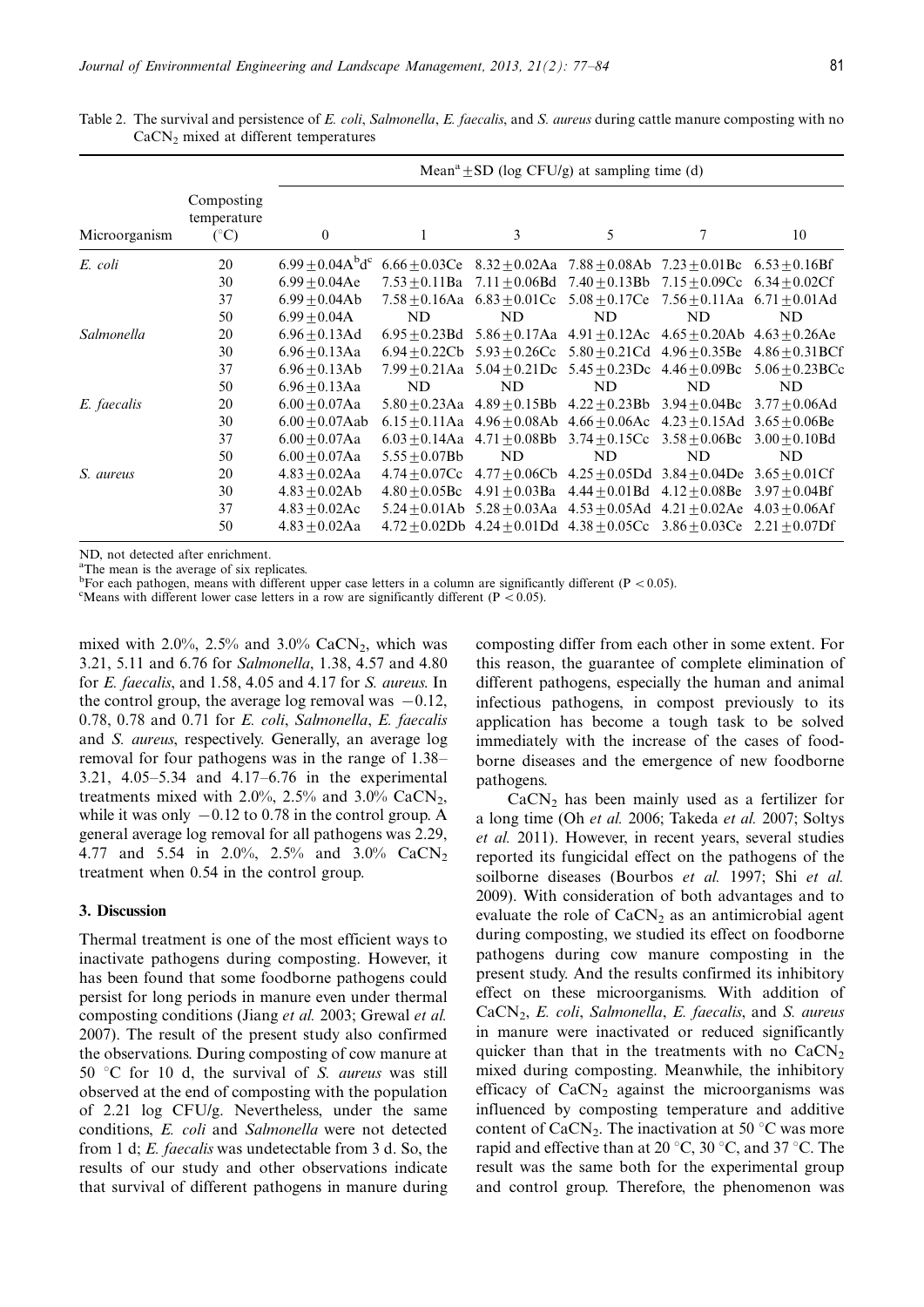Table 3. The survival and persistence of E. coli, Salmonella, E. faecalis and S. aureus during cattle manure composting with addition of different contents of CaCN<sub>2</sub> at 30  $\degree$ C

|               |                                      | Mean <sup>b</sup> $\pm$ SD (log CFU/g) at sampling time (d) |                    |                    |                    |                    |  |  |
|---------------|--------------------------------------|-------------------------------------------------------------|--------------------|--------------------|--------------------|--------------------|--|--|
| Microorganism | Additive content <sup>a</sup> $(\%)$ | $\boldsymbol{0}$                                            |                    | 2                  | 3                  | 5                  |  |  |
| E. coli       | $0^{\circ}$                          | $6.45 \pm 0.06$ A <sup>d</sup> d <sup>e</sup>               | $6.90 + 0.07$ Aa   | $6.76 + 0.11Ab$    | $6.57 + 0.21$ Ac   | $6.04 \pm 0.11e$   |  |  |
|               | 2.0                                  | $6.45 + 0.06$ Aa                                            | $5.98 + 0.01Bb$    | $4.78 + 0.15$ Bc   | $3.16 + 0.03Bd$    | ${<}2.0^{\rm f}$   |  |  |
|               | 2.5                                  | $6.45 + 0.06$ Aa                                            | $4.43 \pm 0.09$ Cb | ND                 | ND.                | ND                 |  |  |
|               | 3.0                                  | $6.45 + 0.06A$                                              | ND                 | ND                 | ND                 | ND                 |  |  |
| Salmonella    | $\theta$                             | $6.76 + 0.07$ Aa                                            | $6.66 + 0.02Ab$    | $6.25 + 0.13$ Ac   | $5.78 + 0.11$ Ad   | $5.23 + 0.05$ Ae   |  |  |
|               | 2.0                                  | $6.76 + 0.07$ Aa                                            | $4.57 \pm 0.09$ Bb | $3.74 + 0.01$ Bc   | $3.67 + 0.05Bd$    | $2.22 + 0.03$ Be   |  |  |
|               | 2.5                                  | $6.76 + 0.07$ Aa                                            | $3.75 + 0.16Cb$    | $2.87 + 0.07Cc$    | ND                 | ND                 |  |  |
|               | 3.0                                  | $6.76 + 0.07$ Aa                                            | ${<}2.0$           | ND                 | ND                 | ND                 |  |  |
| E. faecalis   | $\theta$                             | $5.69 + 0.02Ab$                                             | $5.95 \pm 0.15$ Aa | $5.46 \pm 0.02$ Ad | $4.58 + 0.14$ Ac   | $3.66 \pm 0.06$ Ae |  |  |
|               | 2.0                                  | $5.69 + 0.02$ Aa                                            | $5.17 + 0.08$ Bb   | $4.81 \pm 0.12$ Bc | $3.96 \pm 0.08$ Bd | $3.29 \pm 0.08$ Be |  |  |
|               | 2.5                                  | $5.69 + 0.02$ Aa                                            | $4.48 \pm 0.04$ Cb | ${<}2.0$           | ND                 | ND                 |  |  |
|               | 3.0                                  | $5.69 + 0.02$ Aa                                            | $3.55 + 0.03Db$    | ND                 | ND                 | ND                 |  |  |
| S. aureus     | $\overline{0}$                       | $4.93 + 0.08$ Aa                                            | $4.36 + 0.01$ Ac   | $4.44 + 0.00Ab$    | $4.11 + 0.20$ Ad   | $3.98 \pm 0.05$ Ae |  |  |
|               | 2.0                                  | $4.93 + 0.08$ Aa                                            | $4.02 \pm 0.15$ Bb | $3.89 \pm 0.02$ Bc | $3.39 \pm 0.01$ Bd | $2.10 \pm 0.14$ Be |  |  |
|               | 2.5                                  | $4.93 + 0.08$ Aa                                            | $3.51 + 0.03Cb$    | ${<}2.0$           | ND                 | ND                 |  |  |
|               | 3.0                                  | $4.93 + 0.08$ Aa                                            | $3.06 + 0.11Db$    | ND                 | ND                 | ND                 |  |  |

ND, not detected after enrichment.

<sup>a</sup>Additive contents of CaCN<sub>2</sub> in composting materials in weight percentage.<br><sup>b</sup>The mean is the average of six replicates.

The control group that with no  $\hat{C}aCN_2$  mixed.

<sup>d</sup>For each pathogen, means with different upper case letters in a column are significantly different (P < 0.05).

<sup>e</sup>Means with different lower case letters in a row are significantly different (P < 0.05).  $f$  < 2.0 log CFU/g, positive after enrichment.

partly related to the unsupportive tendency of high temperature for the growth of microorganisms (Lung et al. 2001; Gong 2007). In terms of temperature influence, the inhibitory efficacies of  $CaCN<sub>2</sub>$  against four pathogens at 20 °C, 30 °C, and 37 °C were more obvious than at 50  $\degree$ C. The result indicates that it is

Table 4. Log removal for E. coli, Salmonella, E. faecalis, and S. aureus during cattle manure composting with addition of different contents of CaCN<sub>2</sub> at 30  $\degree$ C

|               | Additive content <sup>a</sup> $(\%)$ |         | Log removal at sampling time (d) |         |      |                                     |
|---------------|--------------------------------------|---------|----------------------------------|---------|------|-------------------------------------|
| Microorganism |                                      |         | $\overline{2}$                   | 3       | 5    | Average log removal (Mean $\pm$ SD) |
| E. coli       | 0 <sup>b</sup>                       | $-0.45$ | $-0.31$                          | $-0.12$ | 0.41 | $-0.12 + 0.38$                      |
|               | 2.0                                  | 0.47    | 1.67                             | 3.29    | 6.45 | $2.97 + 2.59$                       |
|               | 2.5                                  | 2.02    | 6.45                             | 6.45    | 6.45 | $5.34 \pm 2.22$                     |
|               | 3.0                                  | 6.45    | 6.45                             | 6.45    | 6.45 | $6.45 \pm 0.00$                     |
| Salmonella    | $\overline{0}$                       | 0.1     | 0.51                             | 0.98    | 1.53 | $0.78 + 0.62$                       |
|               | 2.0                                  | 2.19    | 3.02                             | 3.09    | 4.54 | $3.21 + 0.98$                       |
|               | 2.5                                  | 3.01    | 3.89                             | 6.76    | 6.76 | $5.11 \pm 1.94$                     |
|               | 3.0                                  | 6.76    | 6.76                             | 6.76    | 6.76 | $6.76 + 0.00$                       |
| E. faecalis   | $\overline{0}$                       | $-0.26$ | 0.23                             | 1.11    | 2.03 | $0.78 + 1.01$                       |
|               | 2.0                                  | 0.52    | 0.88                             | 1.73    | 2.4  | $1.38 + 0.85$                       |
|               | 2.5                                  | 1.21    | 5.69                             | 5.69    | 5.69 | $4.57 + 2.24$                       |
|               | 3.0                                  | 2.14    | 5.69                             | 5.69    | 5.69 | $4.80 \pm 1.78$                     |
| S. aureus     | $\overline{0}$                       | 0.57    | 0.49                             | 0.82    | 0.95 | $0.71 + 0.21$                       |
|               | 2.0                                  | 0.91    | 1.04                             | 1.54    | 2.83 | $1.58 \pm 0.88$                     |
|               | 2.5                                  | 1.42    | 4.93                             | 4.93    | 4.93 | $4.05 + 1.76$                       |
|               | 3.0                                  | 1.87    | 4.93                             | 4.93    | 4.93 | $4.17 \pm 1.53$                     |

Note: Log removal =  $\log N_0$ - $\log N_x$ ,  $\log N_0$  and  $\log N_x$ : 0 d and sampling day concentration (log CFU/g). log N<sub>x</sub> in the sampling days in which pathogen was not detected or under the detection limit was taken a value of zero. ND, pathogen was not detected after enrichment or below the detection limit.

<sup>a</sup> Additive contents of CaCN<sub>2</sub> in composting materials in weight percentage.

<sup>b</sup>The control group that with no  $CaCN<sub>2</sub>$  mixed.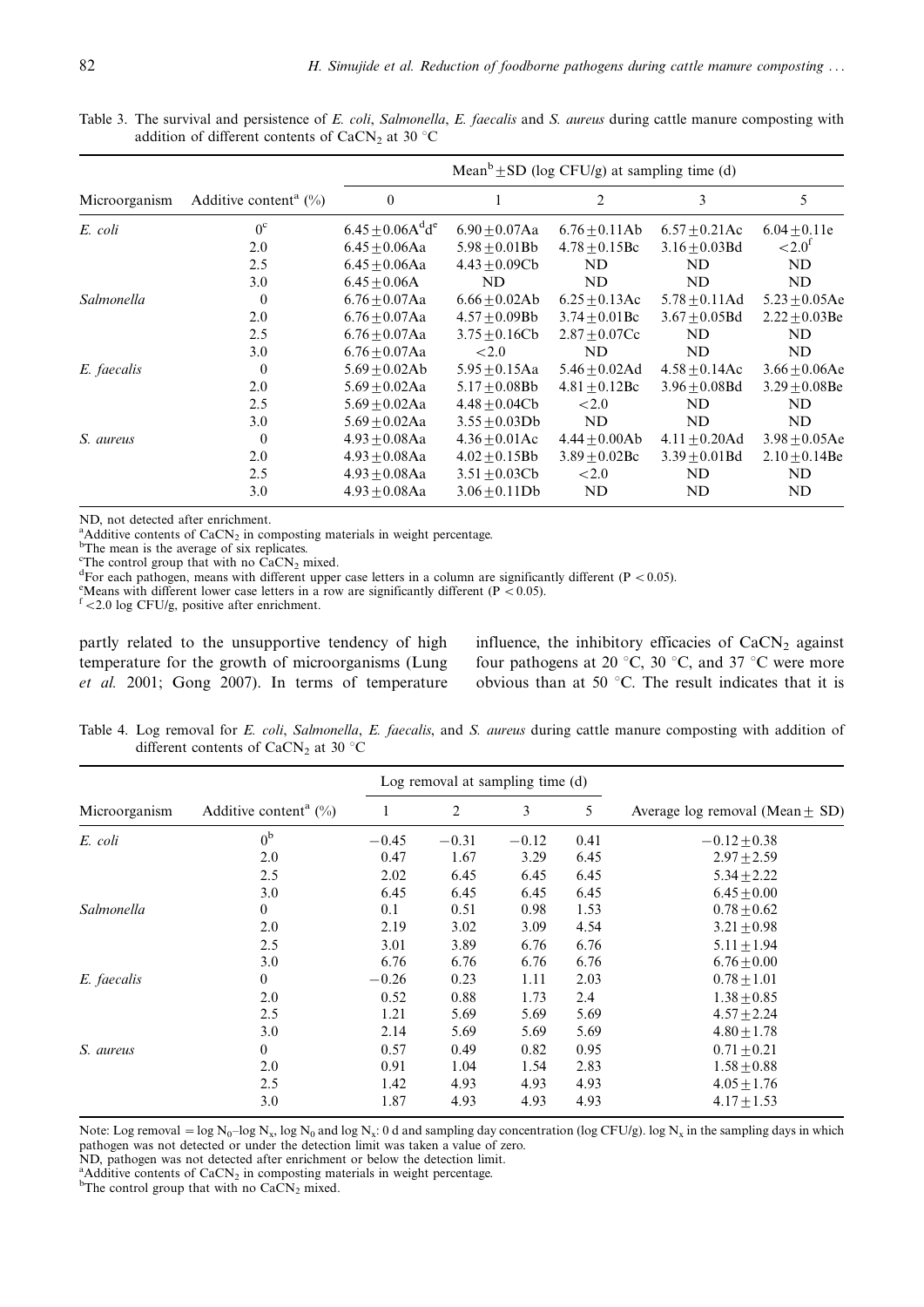necessary to take full advantage of fungicidal function of  $CaCN<sub>2</sub>$  during mesophilic composting or at the beginning of composting process, especially in the composting that temperatures could not be uniform throughout the entire mass of compost which is a possibility naturally occurring in all kinds of composting. The temperatures under such conditions are suitable for the growth of microorganisms or at least do not hinder it, so it becomes one of the major difficulties to inactivate pathogens during composting. Several studies have tried to overcome this difficulty (Plachá et al. 2008; Avery et al. 2009; Wong, Selvam 2009). In the present study, the complete inactivation of four foodborne pathogens during mesophilic composting in the short term was accomplished by addition of  $CaCN<sub>2</sub>$  into composting materials. However, there was a close relationship between the efficacy of pathogen inactivation and the additive content of CaCN2. In 5 d composting, four tested pathogens all survived at the end of experiment when  $2.0\%$  CaCN<sub>2</sub> was added into the manure, while they were entirely undetectable from 3 d and 2 d with addition of 2.5% and  $3.0\%$  CaCN<sub>2</sub>, respectively.

## **Conclusions**

1. Survival of E. coli, Salmonella, E. faecalis, and S. *aureus* in the compost piles of fresh cow manure depended on composting temperatures: at thermophilic conditions, their death occurred soon; while at mesophilic conditions, they survived in large populations.

2. With addition of  $CaCN<sub>2</sub>$ , a significant reduction of foodbone pathogens during composting was observed, and the pathogens were completely undetectable in the short term, even under mesophilic conditions.

3. The result of the test indicates that the addition of  $CaCN<sub>2</sub>$  into manure should be at least 2.5% for complete inactivation of foodborne pathogens during composting.

## Acknowledgements

This work was supported by the Major Special Project of National Dairy Industry of China (2006BAD04A15), the Key Project of Natural Science Fund of Inner Mongolia, China (200607010403), the Talent Fund of Inner Mongolia, China, and the National Natural Science Funds, China (31060318).

## **References**

Avery, L. M.; Williams, A. P.; Killham, K.; Jones, D. L. 2009. Heat and lime-treatment as effective control methods for E. coli O157:H7 in organic wastes, Bioresource Technology 100(10): 2692-2698. <http://dx.doi.org/10.1016/j.biortech.2008.12.044>

Bourbos, V. A.; Skoudridakis, M. T.; Darakis, G. A.; Koulizakis, M. 1997. Calcium cyanamide and soil solarization for the control of Fusarium solani f.sp. cucurbitae in greenhouse cucumber, Crop Protection  $16(4)$ : 383-386.

[http://dx.doi.org/10.1016/S0261-2194\(96\)00110-X](http://dx.doi.org/10.1016/S0261-2194(96)00110-X)

- Doyle, M. P.; Erickson, M. C. 2006. Reducing the carriage of foodborne pathogens in livestock and poultry, Poultry Science 85(6): 960-973.
- Fernández, J. M.; Hernández, D.; Plaza, C.; Polo, A. 2007. Organic matter in degraded agricultural soils amended with composted and thermally-dried sewage sludges, Science of the Total Environment  $378(1-2)$ : 75-80. <http://dx.doi.org/10.1016/j.scitotenv.2007.01.008>
- Gong, C. M. 2007. Microbial safety control of compost material with cow dung by heat treatment, Journal of Environmental Sciences 19(8): 1014-1019. [http://dx.doi.org/10.1016/S1001-0742\(07\)60164-8](http://dx.doi.org/10.1016/S1001-0742(07)60164-8)
- Grewal, S.; Sreevatsan, S.; Michel, F. C. Jr. 2007. Persistence of Listeria and Salmonella during swine manure treatment, Compost Science & Utilization 15(1): 53-62.
- Jiang, X.; Morgan, J.; Doyle, M. P. 2003. Fate of Escherichia coli O157:H7 during composting of bovine manure in a laboratory-scale bioreactor, Journal of Food Protection 66 $(1)$ : 25-30.
- Liang, C.; Das, K. C.; McClendon, R. W. 2003. The influence of temperature and moisture contents regimes on the aerobic microbial activity of a biosolids composting blend, Bioresource Technology 86(2):  $131-137$ . [http://dx.doi.org/10.1016/S0960-8524\(02\)00153-0](http://dx.doi.org/10.1016/S0960-8524(02)00153-0)
- Lung, A. J.; Lin, C. M.; Kim, J. M.; Marshall, M. R.; Nordstedt, R.; Thompson, N. P.; Wei, C. I. 2001. Destruction of Escherichia coli O157:H7 and Salmonella enteritidis in cow manure composting, Journal of Food Protection 64(9): 1309-1314.
- Martens, W.; Böhm, R. 2009. Overview of the ability of different treatment methods for liquid and solid manure to inactivate pathogens, Bioresource Technology 100(22): 5374-5378.

[http://dx.doi.org/10.1016/j.biortech.2009.01.014](http://dx.doi.org/10.1016/j.biortech.2009.01.)

- Oh, K.; Kato, T.; Li, Z. P.; Li, F. Y. 2006. Environmental problems from tea cultivation in Japan and a control measure using calcium cyanamide, Pedosphere 16(6): 770777. [http://dx.doi.org/10.1016/S1002-0160\(06\)60113-6](http://dx.doi.org/10.1016/S1002-0160(06)60113-6)
- Plachá, I.; Venglovský, J.; Maková, Z.; Martinéz, J. 2008. The elimination of Salmonella typhimurium in sewage sludge by aerobic mesophilic stabilization and lime hydrated stabilization, *Bioresource Technology* 99(10): 4269–4274. <http://dx.doi.org/10.1016/j.biortech.2007.08.056>
- Shi, K.; Wang, L.; Zhou, Y. H.; Yu, Y. L.; Yu, J. Q. 2009. Effects of calcium cyanamide on soil microbial communities and Fusarium oxysporum f. sp. Cucumberinum, Chemosphere 75(7): 872-877. <http://dx.doi.org/10.1016/j.chemosphere.2009.01.054>
- Soltys, D.; Rudzińska-Langwald, A.; Kurek, W.; Gniazdowska, A.; Sliwinska, E.; Bogatek, R. 2011. Cyanamide mode of action during inhibition of onion (Allium cepa L.) root growth involves disturbances in cell division and cytoskeleton formation, Planta 234(3): 609-621. <http://dx.doi.org/10.1007/s00425-011-1429-5>